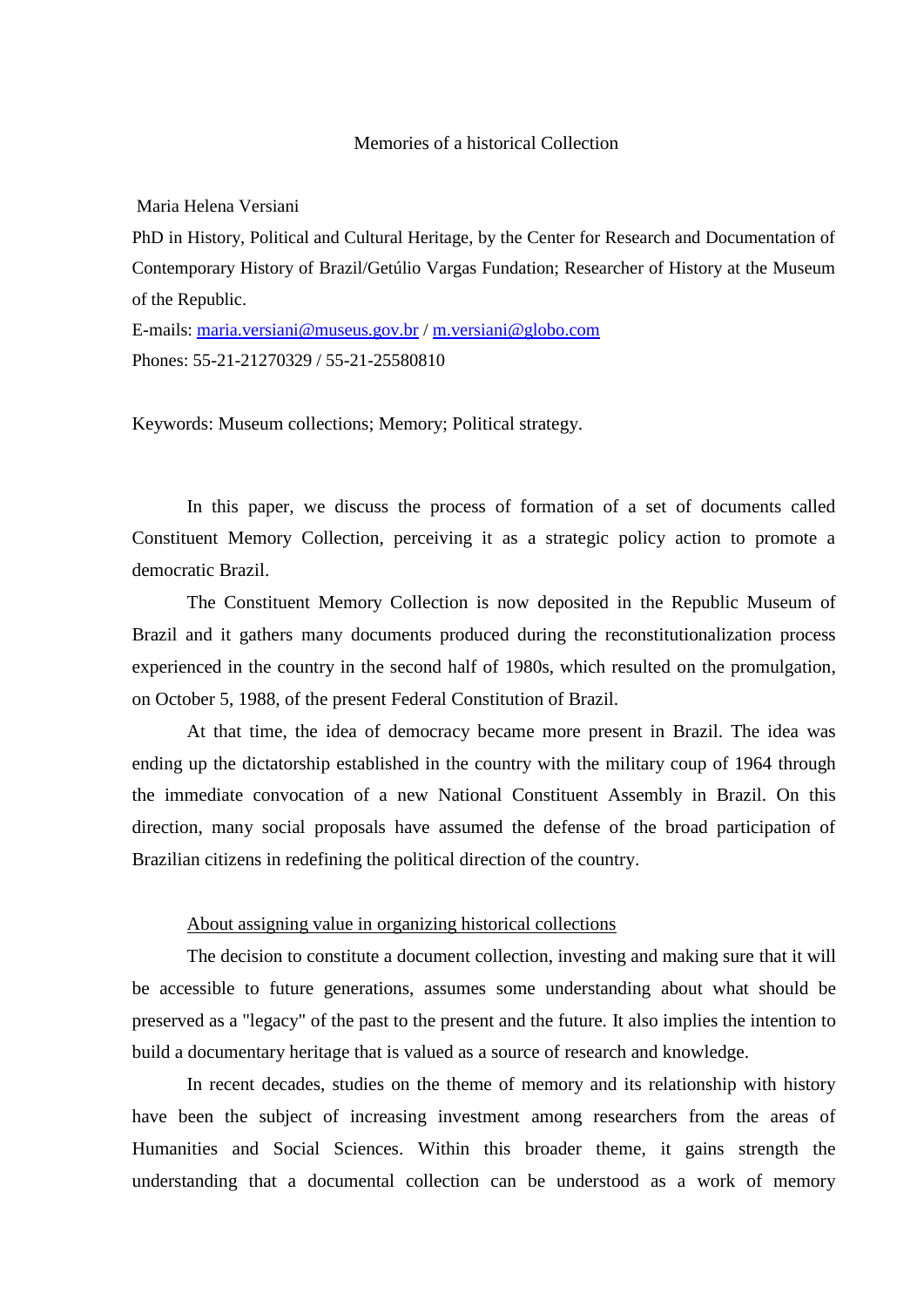construction, among many others that can be built. Thus, attaching importance to a particular documentation is meaning it as something that should be known, remembered and studied, and, because of it, it is necessary to create ways to give it visibility and to ensure that it can be accessed through consulting and researching instruments.

It realizes that the formation of a historical collection can be a strategic memory action, which operates on what should be preserved and remembered, now and in the future (although the success of such strategies is never guaranteed), in the way to recognize that history and memory areas are constructions which take place in the dynamic field of social interactions, involving interest disputes.

Thus, those responsible for organizing the collections are recognized as subjects acting on them, interfering on their social function, as well as the authors of the documents and their researchers. Luciana Quillet Heymann (1997) discusses this issue when, for example, examines the complex processes of interference which may involve delimitation and organization of a file as documentary heritage. She believes that, at different times of the trajectory of a document, people decide whether it should be preserved or destroyed, and what should be highlighted within the collection, always from worries and attention that are not necessarily shared by all involved in each step formation and treatment of this collection. The understanding is that not only the collection formation but also the collection organization results from the adoption of a series of procedures for critical documents, which are procedures that create "doors and windows" for entries in the collection, which eventually suggest certain ways of approaching documentation. The definition of such procedures, which qualify the collection formation processes, and the treatment and preservation of collections, is determinative of the documentary action. Different criteria undertaken to organize a collection represent different ways of describing its content and of giving emphasis and degree of importance to the documents that it comprises.

Voluntarily or involuntarily, it is always proposed to the consultant to pay attention to this or that point of the collection, since the collection descriptions are ways of assigning meaning and value to it, which for example include references to certain characters, dates or events mentioned in the documents, or highlight the relevance of the documentation for the study of certain topics (while others are not mentioned).

Some aspects of the Constituent Memory Collection formation are exemplary in this regard, revealing that, in large measure, its final configuration reflects the choices of those responsible for their accumulation and organization, which is a work of memory.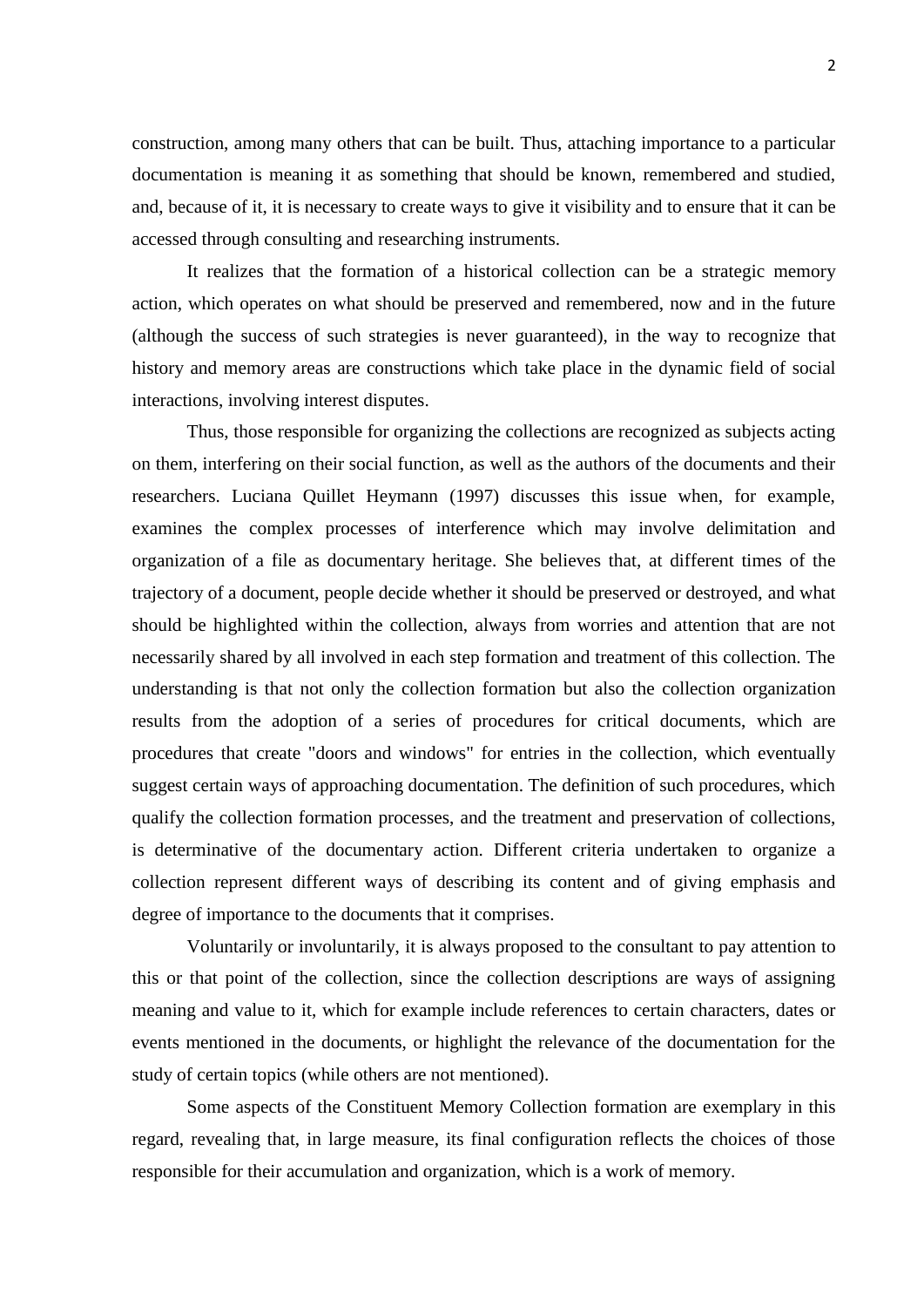How this set of documents has become a historical record? What are its goals? Where is it deposited? To pursue such issues can bring good 'clues' on the policy choices that supported the establishment of this collection, as well as their implications for the conformation of a historical memory.

## The Constituent Memory Collection formation

The Constituent Memory Collection combines the Constituent Assembly documents produced between 1985 (the year of the official convocation of the Constituent National Assembly) and 1988 (the year of the promulgation of the current Constitution in Brazil).

These documents were produced and put together by two different instances of public administration in Brazil, both created during and because of the constitutional process, only to act on it: the Interim Commission for Constitutional Studies and the Pro-Memory Center of **Constituent.** 

#### The Interim Commission for Constitutional Studies (CEC)

The creation of CEC occurred on July 18, 1985, by order of the Republic President José Sarney (1985-1990). Its goal was to prepare a "raw constitutional project" that would provide subsidy to the later work of the National Constituent Assembly when it was installed.

But the creation of this commission was also heavily criticized, mainly due to the fact that its members were appointed directly by the President. Some analysts said that this was a "vertical" measure and an intrusion of the President in the Constituent work.

In fact, people were afraid at the time that the production of this project would stay in the hands of an elite of specialists, therefore privileging the points of view of this elite. What was said was that the project that should guide the discussions in the Constituent Assembly had to come from a broad popular participation and not from as intellectual and political elite.

Among critics and defenders, the commission was created and, in practice – because or not of the criticism it received – it ended up adopting the principle of encouraging broad popular participation in its work. And in that direction, a series of public debates was organized, and many commission members went to television to invite the society to participate and to send them suggestions and comments about the Constituent.

On September 18, 1986, almost one year after the Commission was established, it concluded its raw project. But, in the opposite direction of what was expected, this project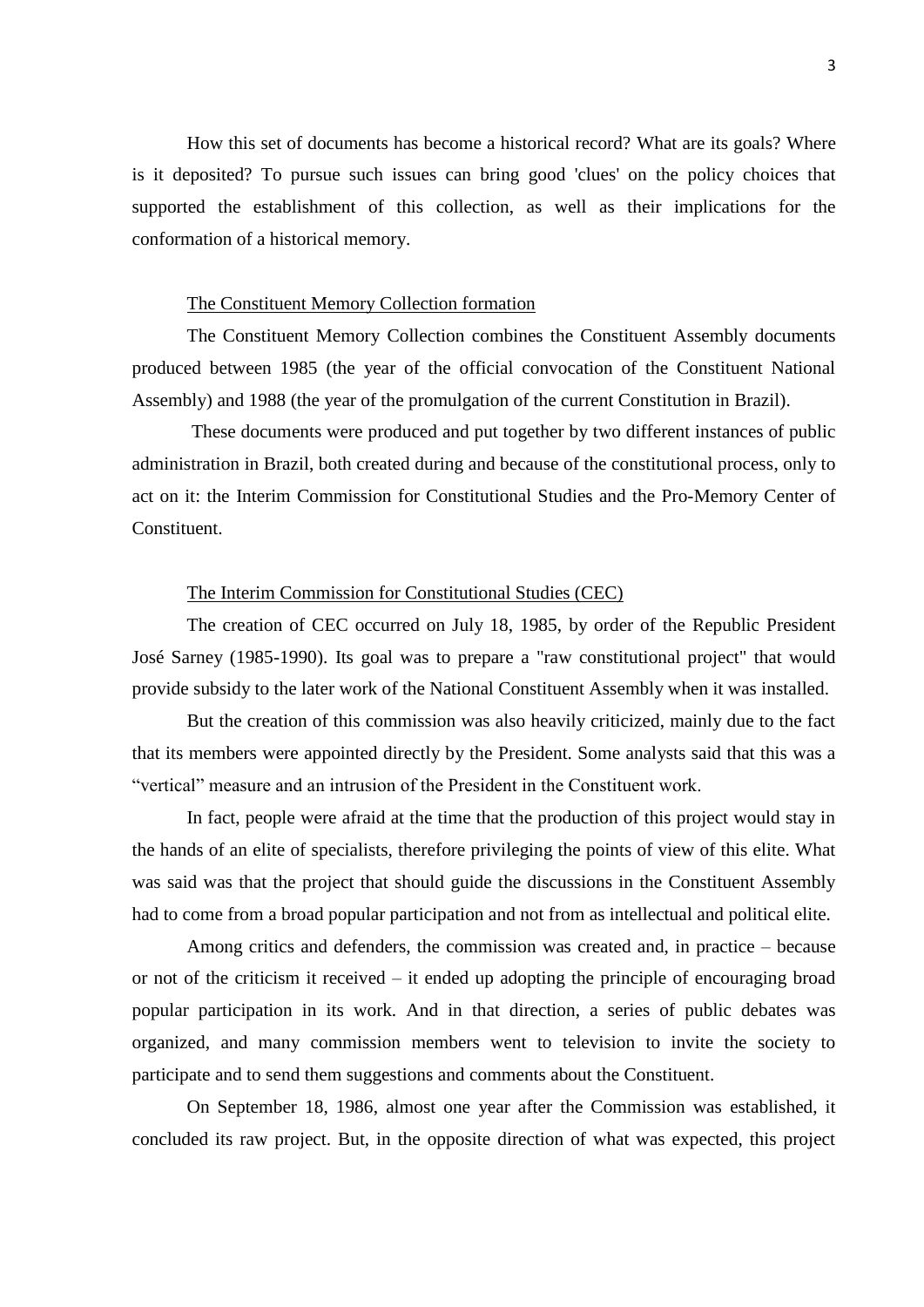was not a representative document of the political positions of the Federal Government in Brazil.

Moreover, the President decided not to send the document to the Constituent Assembly. According to some analysts, because the text advocated the adoption of parliamentarism in Brazil, and this proposition frustrated the president personally. But other authorities said that the project was not forwarded to the Assembly by the President because he decided to respect the idea that the discussions in the Assembly had to be made from suggestions of the whole population and not from the Commission.

In fact, even though the project was not sent to the Assembly by the President, it became well known and was a reference in the political debates at the time. It means that the Commisson project reached the Assembly, not by the hands of the President, but it reached there anyway.

### The Pro-Memory Constituent Center (CPMC)

The CPMC was linked to the Institute of National Historical and Artistic Heritage in Brazil, which was created in 1937, with the mission to protect the cultural heritage of Brazil. Then, the Pro-Memory Center was created as part of actions to protect the Brazilian cultural heritage.

The CPMC was created in 1985, with the responsibilities of accumulating informational materials produced in the country on the debate of Constituent and creating ways for dialogues between the country's society and the National Assembly, encouraging public participation in the drafting of the new Constitution.

The Pro-Memory Center actually worked during the constituent process, for example, conducting interviews with political authorities and doing street interviews with the population on the issues discussed at the National Assembly. And it also organized a service of public access to the discussions that took place in the Constituent Assembly, creating a database of these discussions so that anybody interested could make inquiries or send messages to the constituents. It means that the Pro-Memory Center of the Constituent worked on organizing documents and also around the idea of stimulating the participation of society in the Constituent Assembly.

When the Constitution was promulgated, in 1988, the Pro-Memory Center had already gathered a large set of documents, which included documents produced in the work of the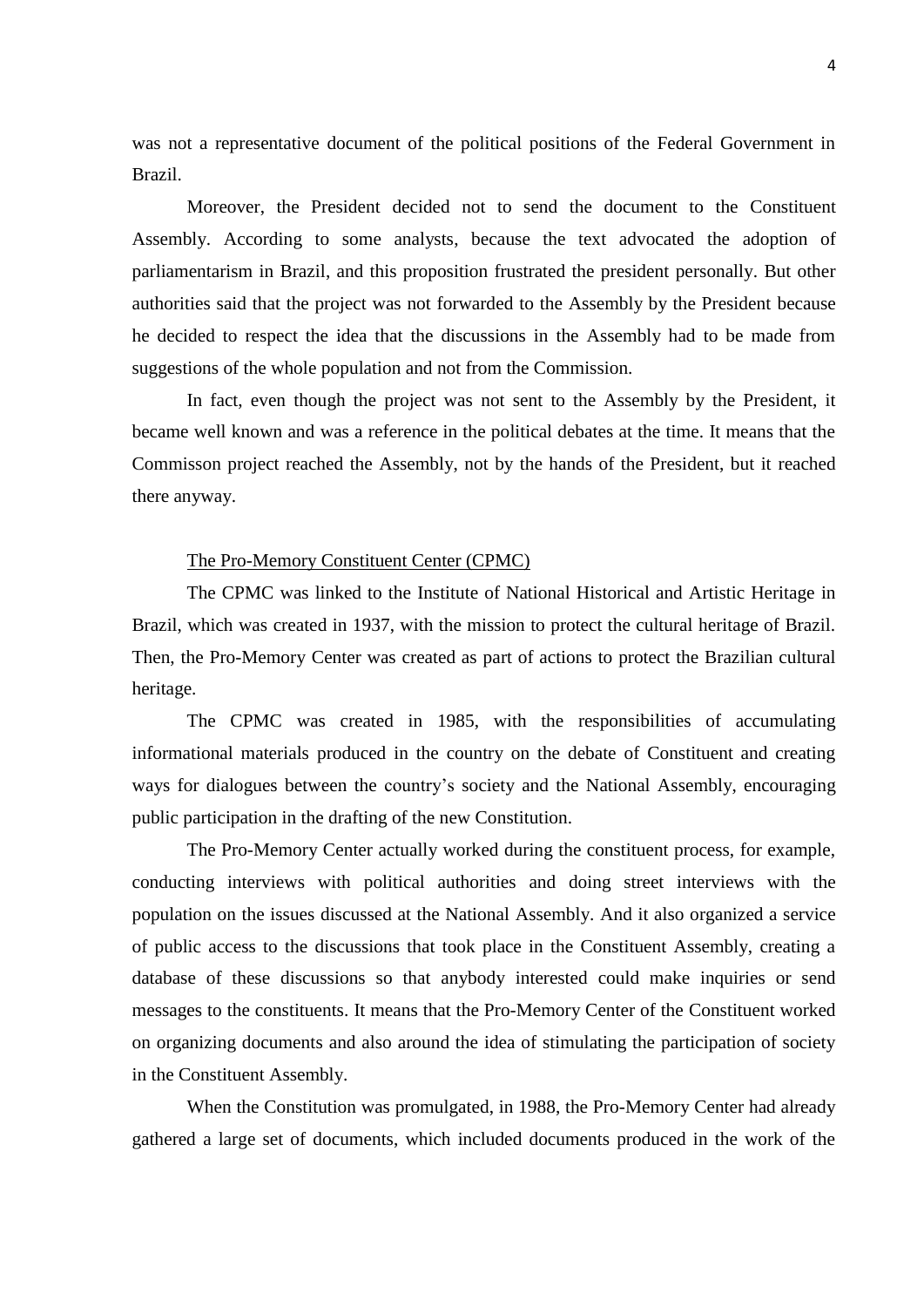Constituent Assembly and books, pictures, letters and posters of campaigns, cartoons, paintings by artists, videos and a lot more.

Moreover, in 1986 the Minister of Culture of Brazil, who was Celso Furtado, asked the president of Interim Commission for Constitutional Studies if all documents produced by this commission could be transferred to Pro-Memory Center. An agreement was made between these institutions and it established not only the transference to Pro-Memory Center, but also that after the promulgation of the new Constitution, the Pro-Memory Center should transfer all the documents to the Republic Museum.

It means that there was the intention to transfer all the documents accumulated by the Pro-Memory Center to the Republic Museum in this agreement.

It also means that the Pro-Memory Center was created provisionally during the constituent process, but it had a continuing purpose, which was to organize a collection of a museum institution. The Republic Museum should take care of these documents, preserving and creating the conditions for access and research so that they could be known and studied. And this documentation transfer was made to the Republic Museum in 1990, when the Pro-Memory Center was extinguished.

## A memory of a democratic Brazil

In face of all that has been said, it is believable to say that the formation of this collection was an idea and a project that invested in the perpetuation of a particular memory and a particular political identity of Brazil. It was a project that involved the monumentalization of one narrative of the Brazilian democratic reconstitutionalization. The collection praises the democracy and denies an authoritarian Brazil.

It is an example that the formation of a collection can be an instrument of political struggle in the field of memory.

# Bibliography

CABRAL, Bernardo. Preface. In: LOPES, Júlio Aurélio Vianna Lopes. *A Carta da democracia –* o processo constituinte da ordem pública de 1988*.* Rio de Janeiro: Topbooks, 2008, p. 11-16.

CAMARGO, Aspásia; DINIZ, Eli (Org.). *Continuidade e mudança no Brasil da Nova República.* São Paulo: Vértice/Revista dos Tribunais, 1989.